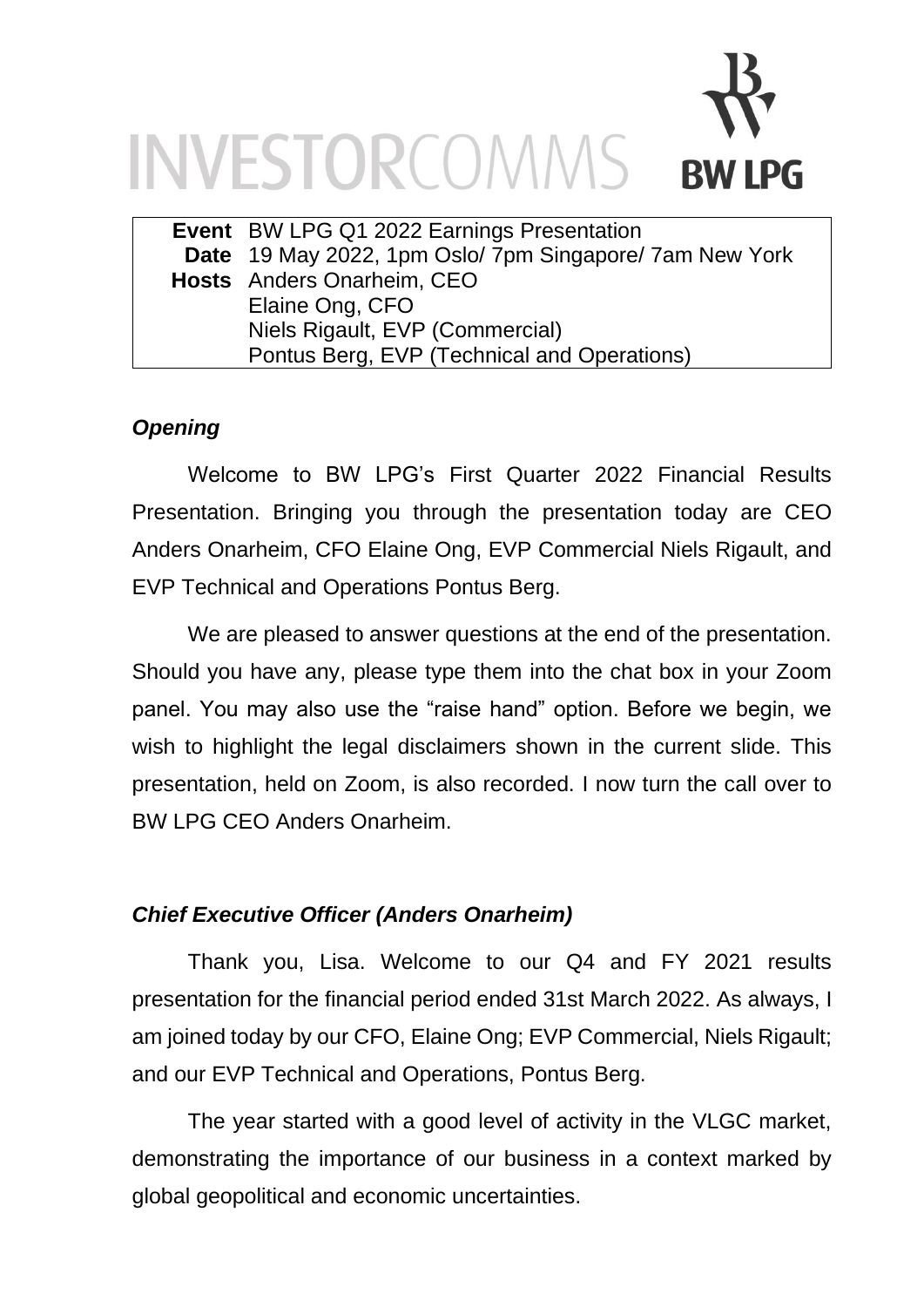

I take the opportunity to congratulate colleagues on the completion of our ambitious LPG retrofitting program. I would also like to thank all our partners and suppliers for their support. It has been a long journey, from contract signing in 2018, to the redelivery of our  $15<sup>th</sup>$  retrofitted VLGC earlier this month.

Even with complications from Covid-related restrictions, where our site team spent the equivalent of 1.5 years in quarantine, the team managed to complete the program ahead of schedule and within budget, and with zero major safety incidents.

We now own and operate the world's only fleet of retrofitted LPGpowered vessels, and the world's largest fleet to be powered by LPG. This is part of our strategy for smarter shipping – we decarbonise operations, deliver strong financial performance, and invest in innovation and technology. Let me talk about the key business highlights and market outlook. Please turn to Slide 4.

In the first quarter, we reported USD 36,900 per day for our VLGC fleet per calendar day, with 9% technical off-hire. Commercially, we achieved strong TCE of USD 40,400 per available day with a high commercial utilisation of 96%. We generated a net profit after tax of USD 58 million and an earnings per share of USD 0.41.

Moving on to the highlights for the quarter, we now report the highest available liquidity to-date, at USD 651 million and a record low net leverage ratio of 25%.

We want to leave you with three key messages. **Firstly**, we now have a more optimistic view of 2023; **secondly**, our leverage ratio is at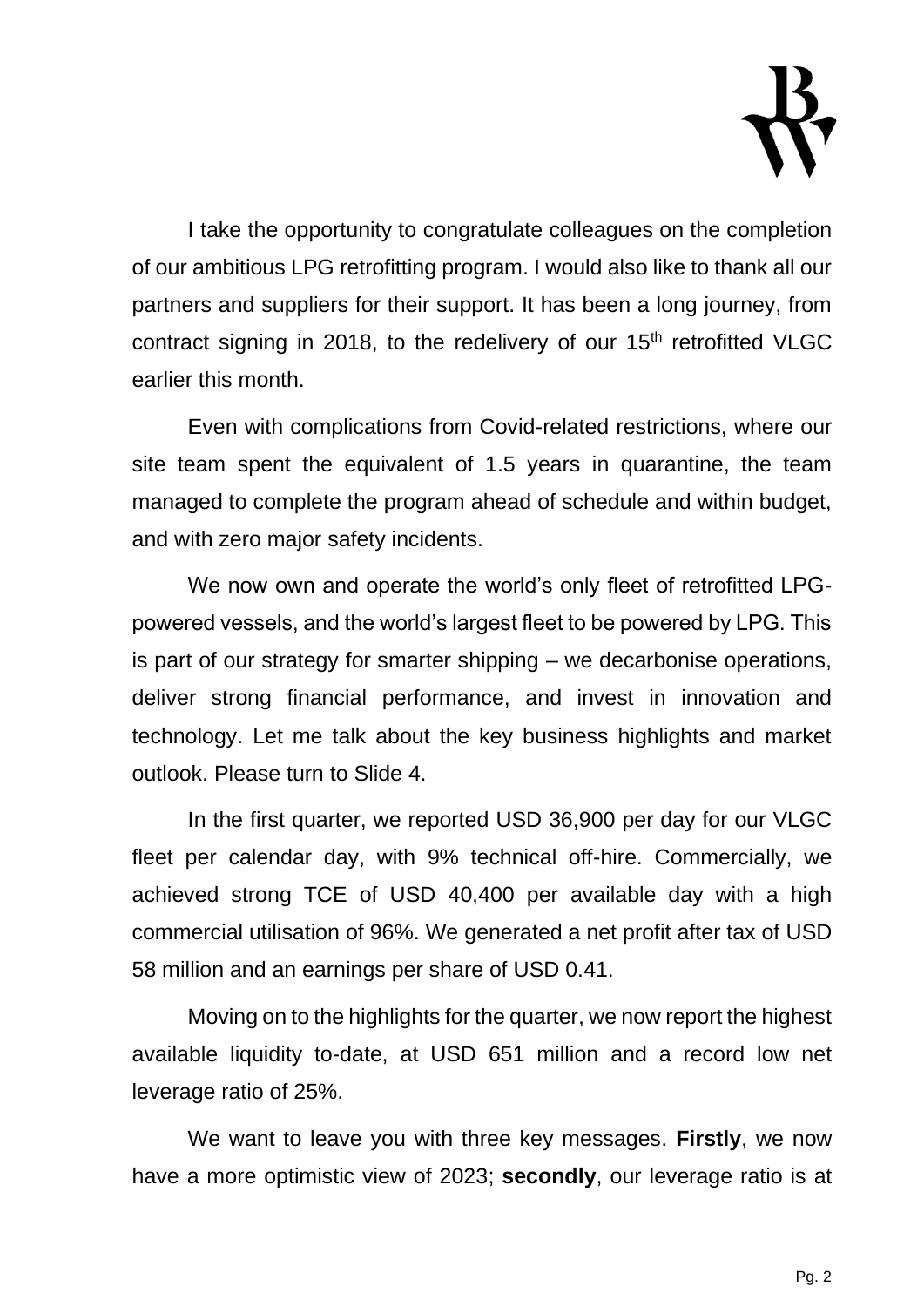

record low levels; and **thirdly**, our dividend policy is updated to target a 75% dividend pay-out ratio when net leverage is below 30%, on a quarterly basis going forward.

Our more optimistic outlook is driven by higher energy prices and growing political support for LPG as a transitional fuel, we believe the market fundamentals in 2023 are supported despite uncertainties from heavy newbuilding delivery schedule. Niels will talk more about this.

For this quarter, with net leverage at 25%, we will return to shareholders a dividend pay-out that is 75% of NPAT, or USD 0.31 per share. This amounts to a total of USD 42 million. Continuing our focus on generating returns for our shareholders, we have sold the BW Liberty in the second quarter.

We currently have no capex commitments other than regular maintenance. However, we continue to evaluate investment opportunities along the LPG value chain. Like with the LPG retrofit program, there are opportunities that are smarter, less capital intensive and allow us to further strengthen our position in the LPG value chain without ordering new vessels.

LPG is part of the solution toward a sustainable future, and as a member of the LPG industry, we must continue to communicate this strongly. On that note, we are honoured to be selected to form part of the OBX ESG index that comprises 40 blue-chip companies listed in Norway that demonstrate good ESG practices. There is no doubt in my mind that LPG is a sustainable transition fuel and can power a cleaner energy future.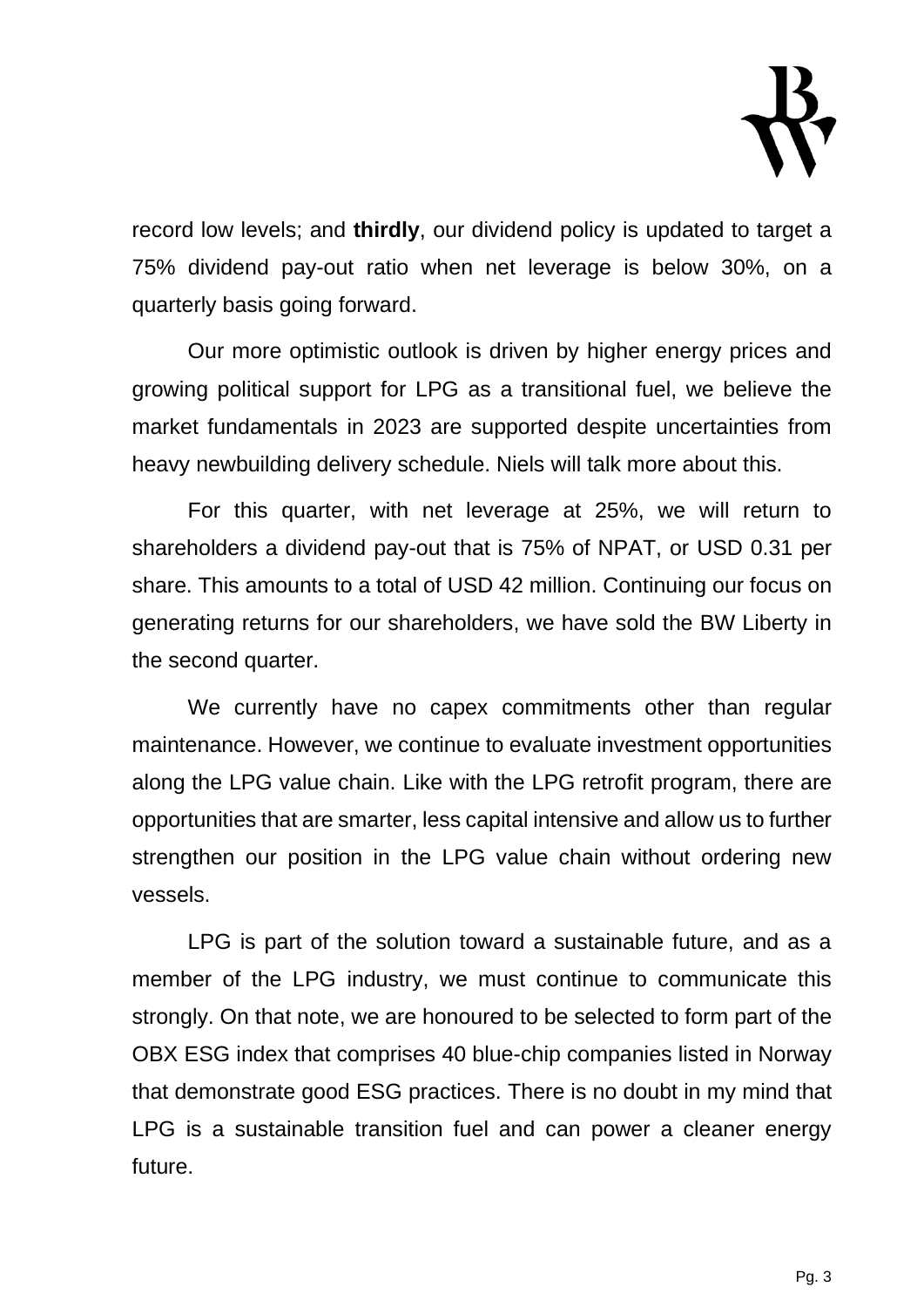

We generated an annualised return on equity of 16% with an annualised return on capital employed of 12%. Our operational and free cash flows were USD 164 million and USD 249 million respectively for the quarter, maintaining our flexibility, allowing us to evaluate sizable investment opportunities and enabling us to continue to return cash to our shareholders.

Next, our EVP Commercial, Niels Rigault will take you through the Market Review and Commercial Update.

#### *Executive Vice President, Commercial (Niels Rigault)*

Thank you, Anders. Good morning and afternoon to all of you. Turning to Slide 7. On slide 7, we share our view of the market. We upgrade our market outlook for 2023, driven by expected increases in LPG productions following the rapid increase in oil and gas prices.

Of course, the orderbook is concerning, however our analysis suggests that tightening emission regulations, and increased congestions in the Panama Canal, combined with higher LPG production should partly offset the freight pressure from new vessels deliveries. So far for in Q2, we have fixed approximately 74% of our available fleet days at an average rate of USD 36,000 per day on a discharge-to-discharge basis.

The world needs LPG, and this is perfectly demonstrated in today's energy situation. Since the start of 2022, WTI has increased by 40%, Natural gas has more than doubled and European Naphtha has jumped by 24%. While LPG prices have increased by only 8%, making it more competitively priced for both industrial and retail uses.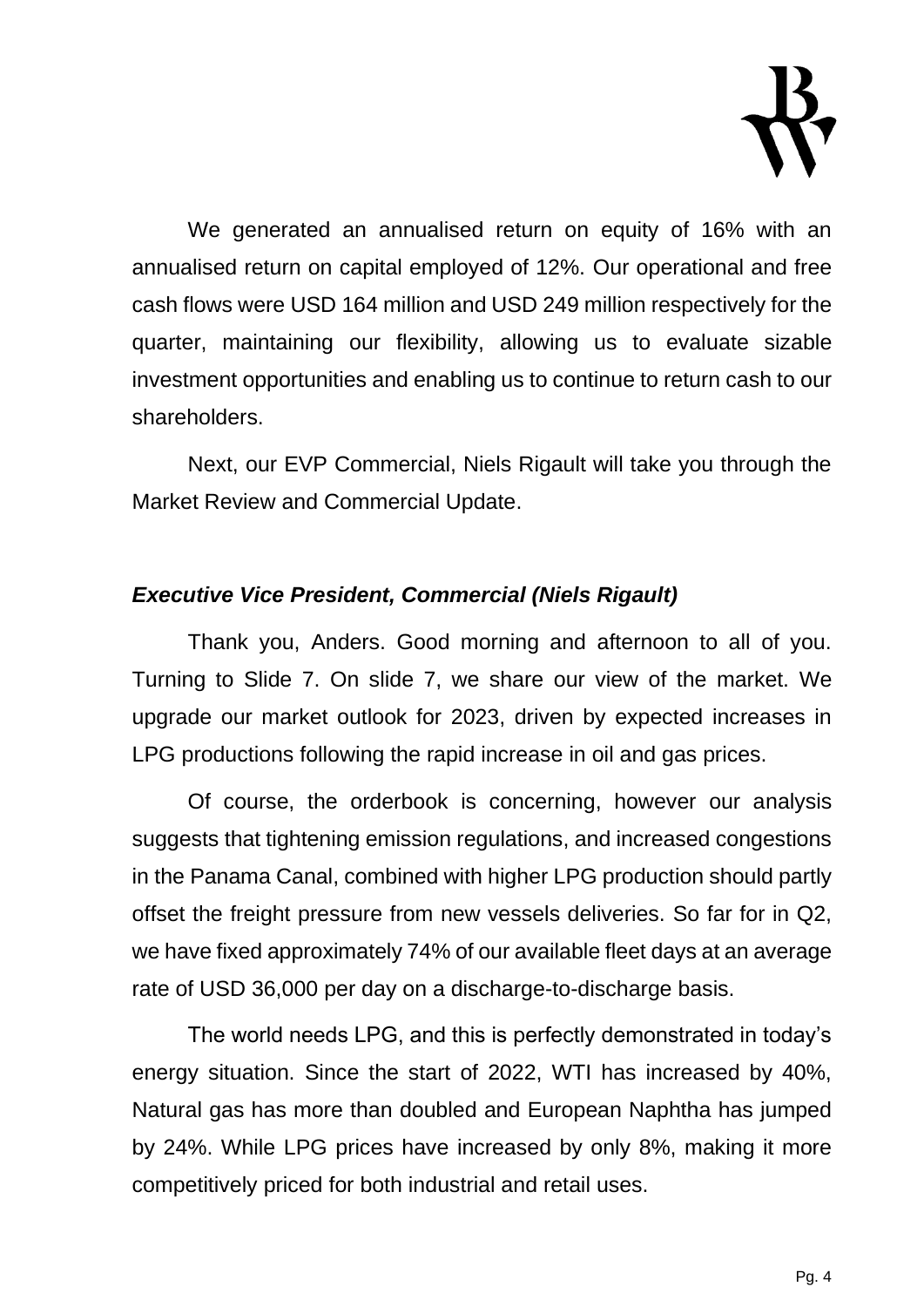

A good thing about LPG is that you do not need expensive infrastructure compared to other gases such as LNG. It is a viable, quick, and cost competitive solution to provide energy safety to both established and developing markets.

Almost 50% of the world LPG demand goes into retail. Retail demand is continuing to grow strongly, well supported by progressive governments in emerging economies seeing the benefits from a clean an affordable source of energy.

We also see strong demand from the petrochemical segment. Taking April as an example, seaborne LPG imports into Northwest Europe from the US rose by 22% from the previous month due to favourable propane-naphtha spreads. Countries such as China and Vietnam are ramping up their PDH and cracker projects, adding significant incremental demand for LPG.

What I am trying to emphasise is that, until the world finds a green energy solution to completely replace fossil fuel, LPG is helping the world meet its energy demand in a flexible manner that can integrate well with renewable energy production.

US is the main driver for global VLGC seaborne trade, and it will continue to be. With Europe looking to reduce their dependence on Russian gas, more seaborne LPG will be part of the solution. US shale producers have the capacity and capability to ramp up production, and under today's USD 100 oil price environment and an industry that is quick to react, we expect LPG production to increase.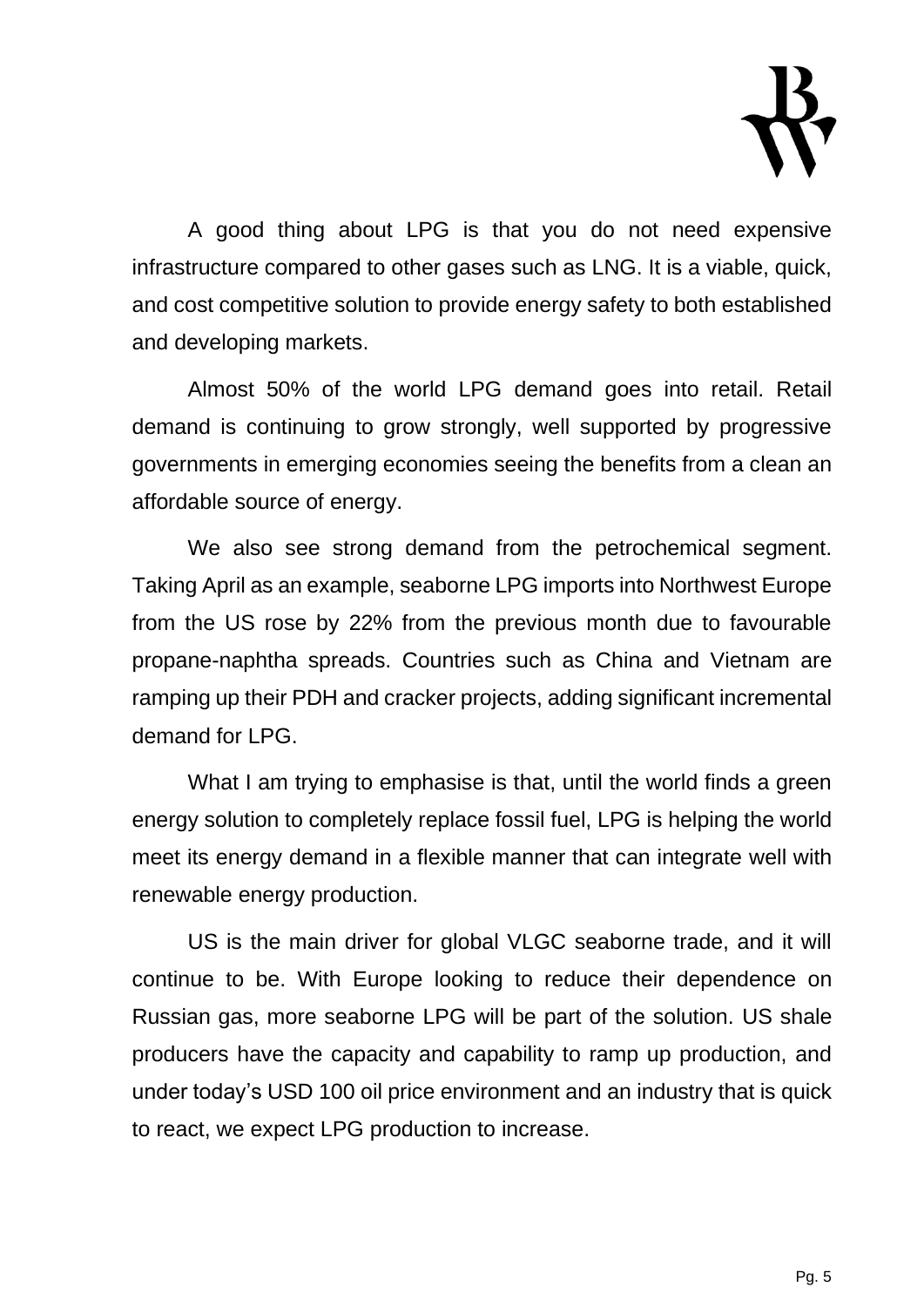

EIA expects the US LPG exports to grow by almost 15% in 2023 and in addition we have also seen Midstream companies re-evaluating or planning for new NGL infrastructures investments. This has certainly given us more confidence in facing the high newbuild orders next year.

The current VLGC orderbook holds 65 vessels, or 20% of the existing fleet. If we look from a percentage perspective, the fleet is expected to grow by 13% next year. While as I just mentioned in the last slide, EIA expects the US LPG exports to grow by 15% in 2023. We have not talked about Middle East, which is also progressively adding back productions.

Our investment in the 15 dual-fuel upgrades is the largest commitment towards decarbonisation in the sector. We believe that LPG as fuel is both clean and economical. Looking at the price between compliant fuel and LPG for 2023, LPG is priced over USD 100 cheaper, representing a TCE premium of USD 4,500 per day compared to conventional vessels.

We have for the last five years been active to sell our vintage vessels, totaling 23 ships. For the last 12 months we have sold seven VLGC at prices above book values. These transactions have generated a total net gain of USD 35 million, or USD 0.26 per share for our shareholders.

We are now comfortable with our current fleet profile, which will allow us to manoeuvre through all kinds of market conditions ahead. We have no vessels orders and no immediate plan of ordering vessels, despite our more positive market outlook. Please skip ahead to slide number 13 and our Time charter overview.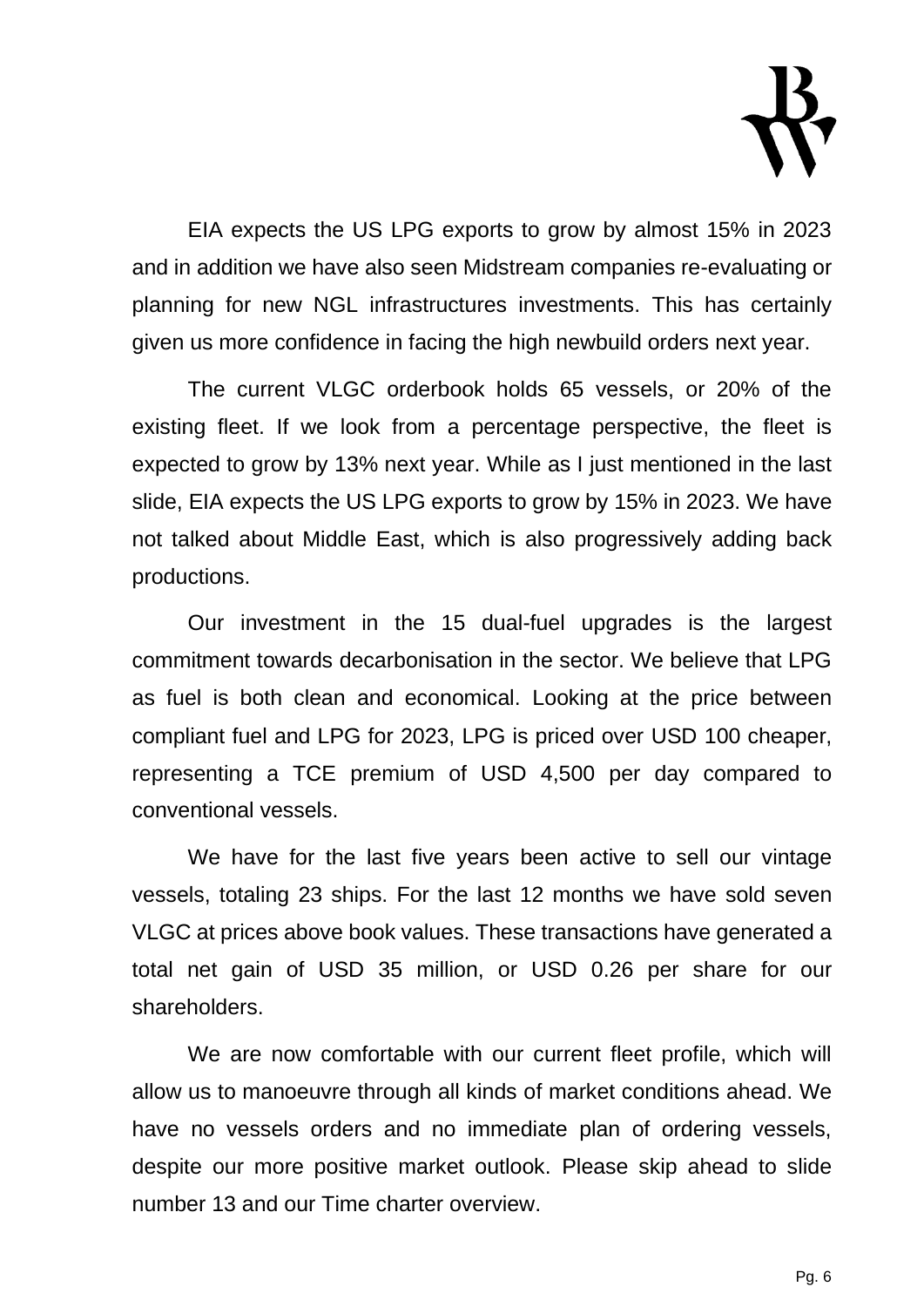

We have fixed 16% of our open days in 2023 at an average TCE of USD 33,800 per day, mostly are for our BW India business. We have good spot open positions to capture the strong market ahead, and we will continue to focus on the US to Far East voyages.

I am confident and comfortable with our current portfolio. We have the critical mass which is the key to optimize the spot earnings and help our clients with today's inefficiencies.

That's it for me. Next, our EVP Technical and Operations, Pontus Berg will take you through the technical and operations update.

#### *Executive Vice President, Technical and Operations (Pontus Berg)*

Thank you, Niels. The year has gone off to a good start for the Technical and Operations team. As Anders mentioned earlier, we have completed our ambitious project to retrofit 15 VLGCs with LPG dual-fuel technology.

And we have done so during what is possibly the most challenging times in recent history, the global, well, possibly more so the local Covidrelated restrictions and lock downs which have meant supply chain disruptions, we have nevertheless managed to complete the project ahead of time and within budget.

This massive achievement is possible only with an excellent team on site, supported by dedicated shore personnel and external partners. I take this opportunity to thank Isle of Man flag, DNV, Yiu Lian Dockyard, Wartsila, MAN ES, WLPGA and last but not least our own Teams for their support, from idea to realisation of this pioneering project.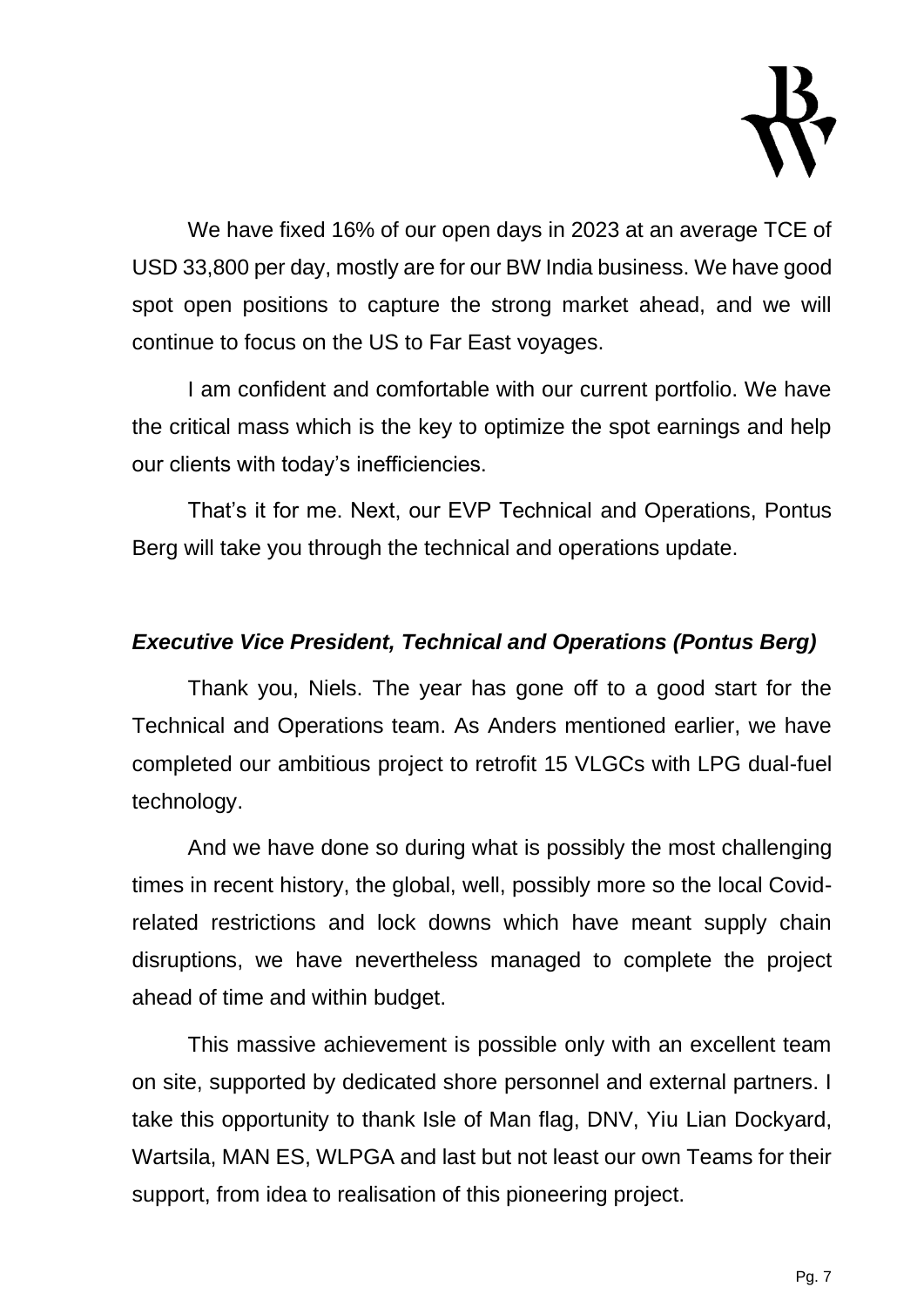

With close to 25,000 hours on LPG, we are accumulating some very valuable learnings. Of course, as with all pioneering technology, there are some teething challenges, but our dedicated team is working hard alongside trusted suppliers for solutions.

Our in-house technical and operations teams manage complex multi-million-dollar projects such as newbuildings, upgrades and life extension. In the past decade, the team has reduced OPEX by a noteworthy 20%, and this while improving safety performance to be best in class and reducing technical off-hire. Hence lower OPEX, less incidents and higher commercial availability.

When required, we can leverage on colleagues across functions and the larger BW Group. We are ready to support our core shipping business and pool partners with deep experience and expertise, from offices that cover all time zones.

Looking ahead, the team will continue to ensure our owned and chartered-in fleets are managed to market leading operational levels and that they all are future proof and in compliance with coming environmental requirements. Our LPG-powered vessels will fully comply with CII and EEXI requirements that will come into force January 2023, meaning no need for power reductions and lower speed for compliance. That is the reality for any VLGC with a scrubber or on compliant fuel. Our entire fleet will benefit from current digitalisation and smart voyage routing initiatives to optimise fuel consumption.

Our Alpha Ori SMARTship technology is helping us to monitor our emissions performance and we are now piloting its ability to automate data flow for compliance with the International Maritime Organisations'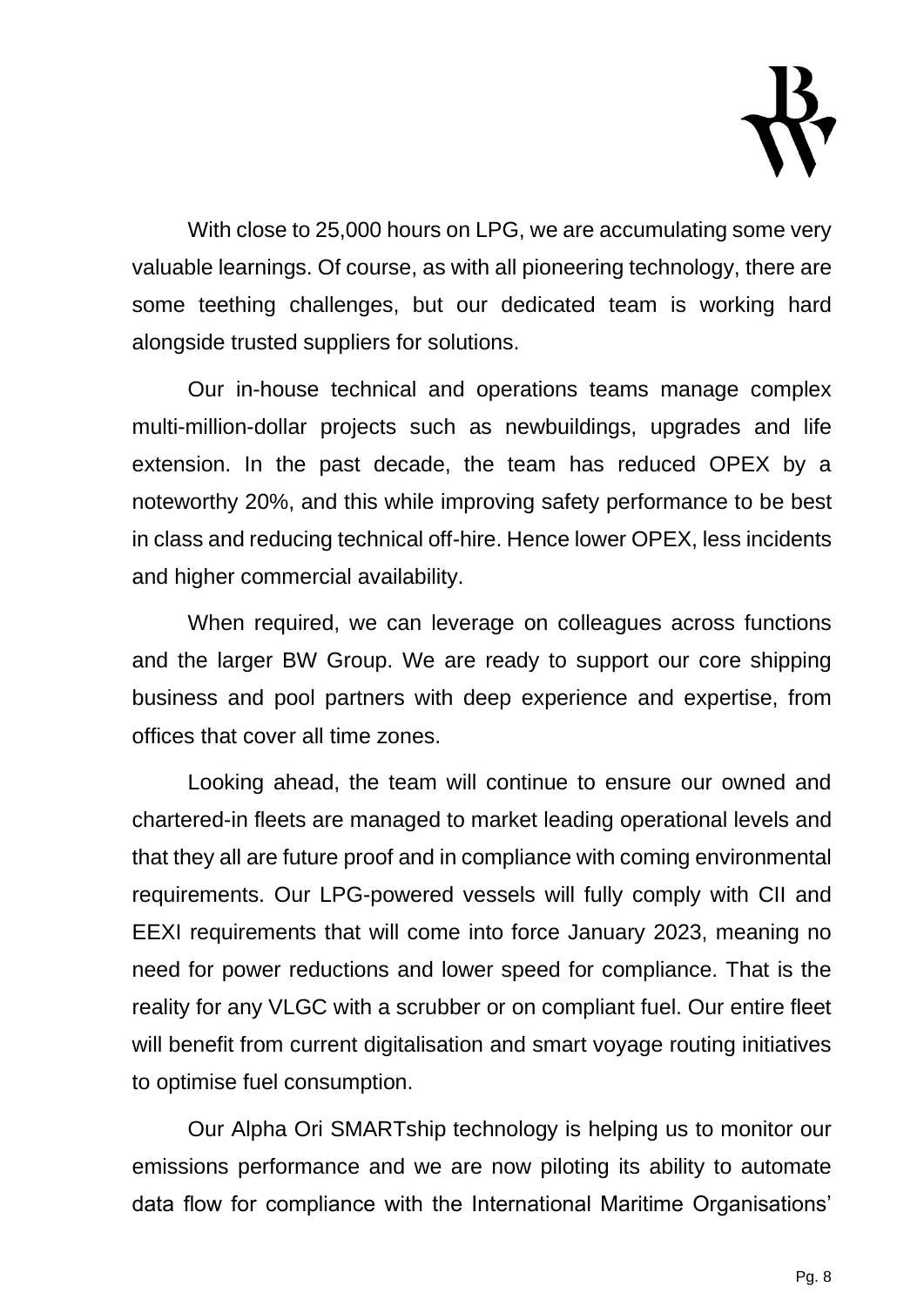

data collection and reporting requirements. We will also continue to explore new technologies as we develop our next generation VLGC.

Let me now turn over to our CFO, Elaine Ong, who will walk you through our financial position and results.

#### *Chief Financial Officer (Elaine Ong)*

Thanks Pontus. And greetings.

Let me provide some colour on our first quarter financial results. Net profit for the quarter was USD 58 million with an EBITDA of USD 93 million. This translates to an EBITDA margin of 72% for the quarter. As at the end of March, our available liquidity of USD 651 million and net leverage ratio of 25% are our highest and lowest since listing. We are therefore in a solid financial position to withstand any short to medium term volatility, and to invest in the right opportunities for future growth.

Let me now highlight a few things on our balance sheet. In Q1, we generated USD 164 million in operating cash flows and USD 249 million in free cash flows. This includes USD 94 million in sales proceeds from the sale of the *BW Trader* and *BW Niigata* during the quarter. As previously announced, we have received the USD 50 million in new equity from Maas Capital for their investment into our India subsidiary. And just earlier this week, Maas Capital confirmed a further increase in their capital investment. When this transaction is concluded, BW LPG will own 52% in our India subsidiary.

Our strong cashflow has allowed us to return value to our shareholders in several ways. **First**, it has allowed us to aggressively pay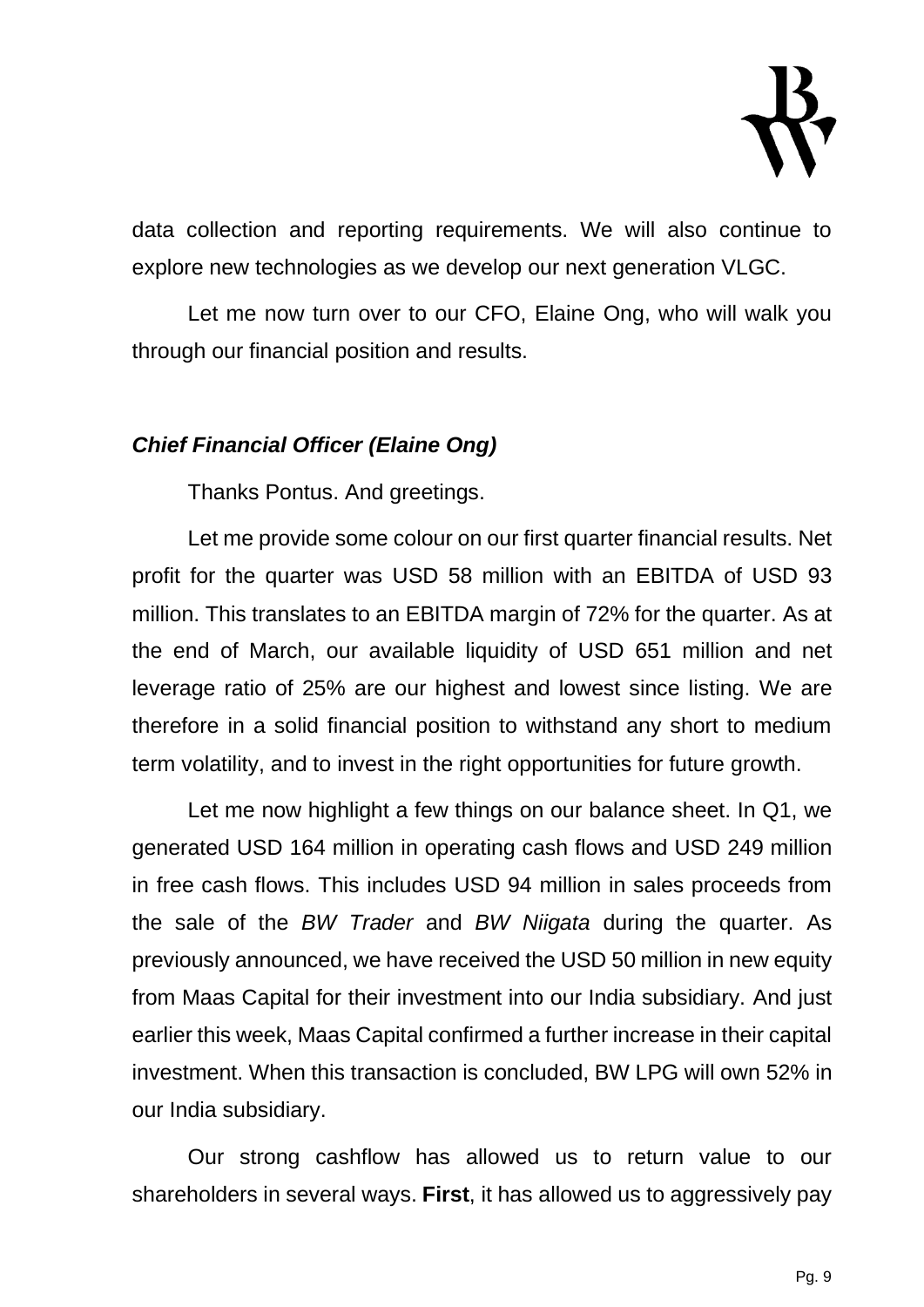

down our debt. We will voluntarily prepay USD 268 million of debt by the end of Q2. I'll elaborate more on this in a bit.

**Second**, as earlier mentioned by Anders, we have enhanced our dividend policy to target a quarterly pay-out ratio of 75% of NPAT when our net leverage ratio is below 30%. With a net leverage ratio at 25% this quarter, we have declared an interim dividend of USD 0.31 per share which translates to a pay-out ratio of 75% of NPAT.

**And third**, we announced our share buy-back program in December last year and as of the end of Q1, we have purchased 3.8 million shares amounting to approximately USD 21 million. We plan to complete the program in due course.

Finally, for FY 2022, we expect our operating cash breakeven for our total fleet (including our chartered-in vessels) to be at USD 21,300 per day.

Here on Slide 16 is an update on our financing structure and debt repayment profile. Our gross debt was 843 million, which included USD 728 million in debt outstanding from our four term loans. The rest relates to lease liabilities arising from the time-chartered in vessels under IFRS 16. Our trade finance facilities of USD 280 million remain unutilised during the quarter.

We ended the first quarter with USD 353 million in cash. This, together with 298 million in available revolving credit facilities, put our available liquidity at USD 651 million and a 25% net debt of USD 490 million. As mentioned earlier, given our strong liquidity, minimal committed CAPEX, and with no major balloon payments due in the next five years,